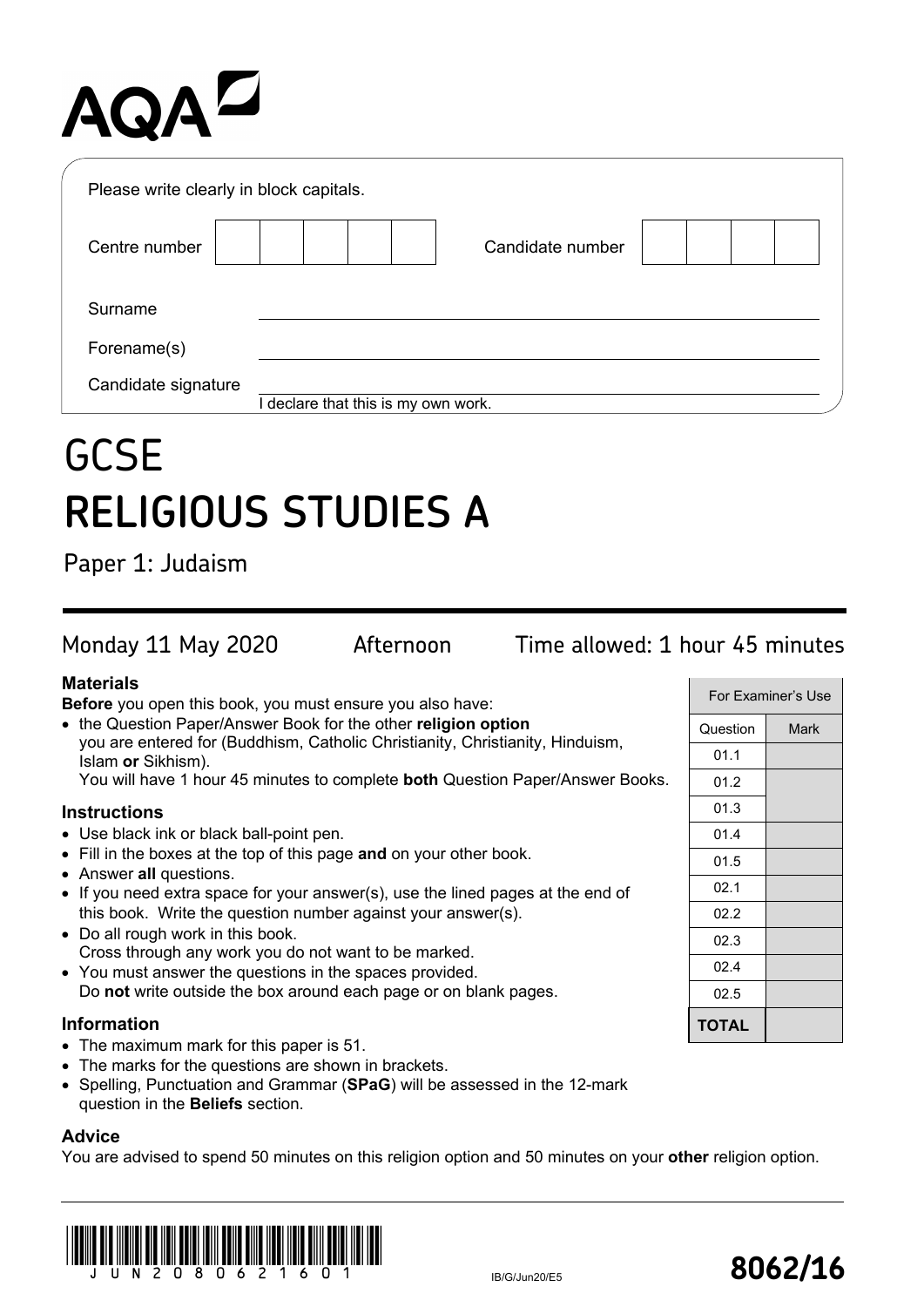|                                  |                                                                                                                            | Do not write<br>outside the |
|----------------------------------|----------------------------------------------------------------------------------------------------------------------------|-----------------------------|
| $\mathbf 1$<br>$\mathbf 0$       | <b>Judaism: Beliefs</b>                                                                                                    | box                         |
| $\mathbf 1$<br>1<br>$\mathbf{0}$ | Which one of the following is the Jewish teaching of 'saving a life'?<br>[1 mark]                                          |                             |
|                                  | Put a tick $(\checkmark)$ in the box next to the correct answer.                                                           |                             |
|                                  | Messiah<br>A                                                                                                               |                             |
|                                  | Mitzvot<br>B                                                                                                               |                             |
|                                  | $\mathbf C$<br>Pikuach Nefesh                                                                                              |                             |
|                                  | Torah<br>D                                                                                                                 | 1                           |
| $\overline{2}$<br>$0$   1        | Give two Jewish beliefs about the nature of God.<br>[2 marks]                                                              |                             |
|                                  | <u> 1989 - Johann Stoff, deutscher Stoff, der Stoff, der Stoff, der Stoff, der Stoff, der Stoff, der Stoff, der S</u><br>1 |                             |
|                                  | $2 \overline{ }$                                                                                                           |                             |
|                                  |                                                                                                                            | $\mathbf 2$                 |
|                                  |                                                                                                                            |                             |
|                                  |                                                                                                                            |                             |
|                                  |                                                                                                                            |                             |
|                                  |                                                                                                                            |                             |
|                                  |                                                                                                                            |                             |
|                                  |                                                                                                                            |                             |
|                                  |                                                                                                                            |                             |
|                                  |                                                                                                                            |                             |
|                                  |                                                                                                                            |                             |
|                                  |                                                                                                                            |                             |
|                                  |                                                                                                                            |                             |
|                                  |                                                                                                                            |                             |

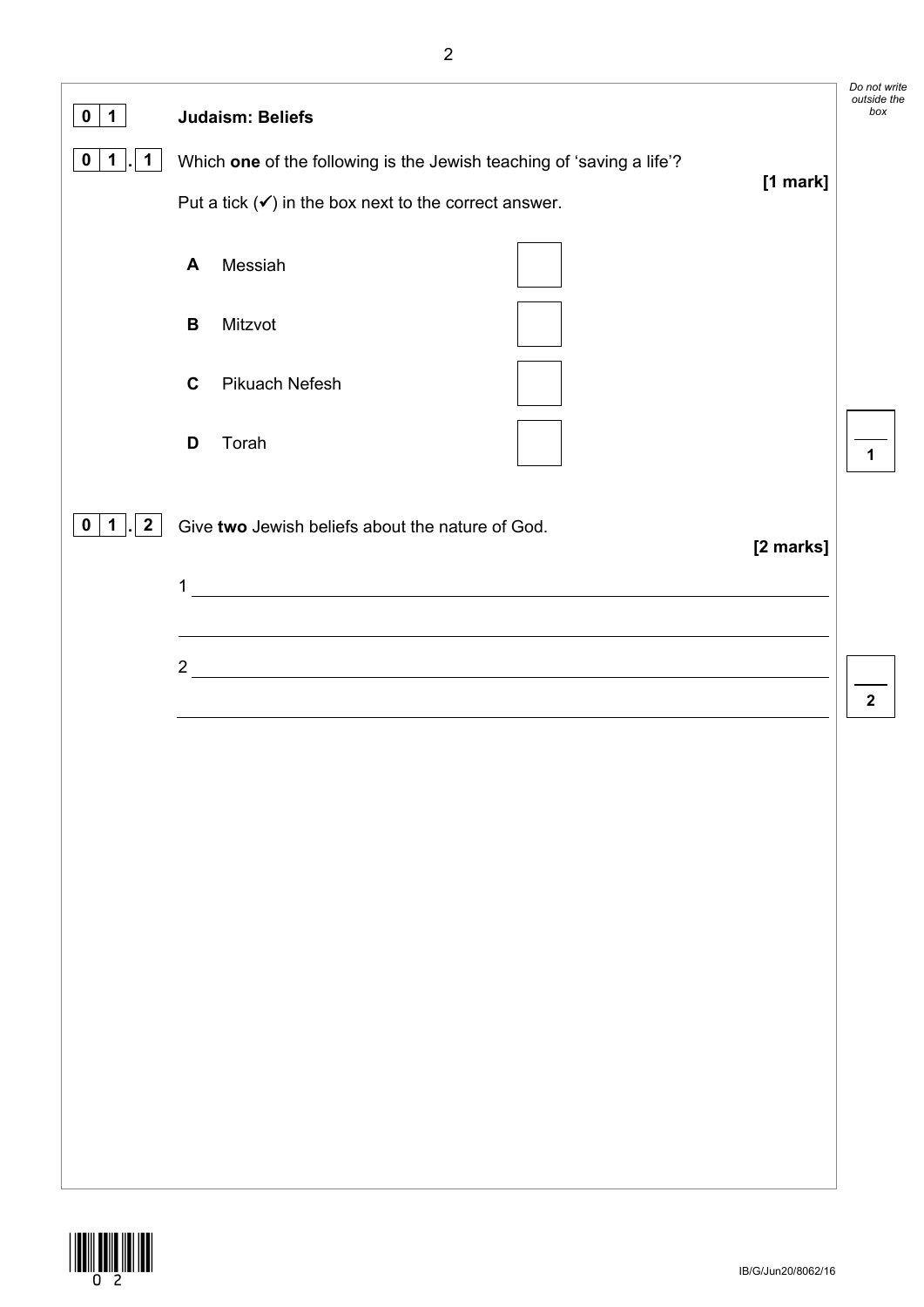| $\mathbf{3}$<br>0<br>1 | Explain two ways in which belief in healing the world influences Jews today.<br>[4 marks]                                                             | Do not write<br>outside the<br>box |
|------------------------|-------------------------------------------------------------------------------------------------------------------------------------------------------|------------------------------------|
|                        |                                                                                                                                                       |                                    |
|                        |                                                                                                                                                       |                                    |
|                        |                                                                                                                                                       |                                    |
|                        |                                                                                                                                                       |                                    |
|                        |                                                                                                                                                       |                                    |
| 4<br>$\mathbf 0$<br>1  |                                                                                                                                                       | 4                                  |
|                        | Explain two Jewish beliefs about the divine presence (Shekhinah).<br>Refer to sacred writings or another source of Jewish belief and teaching in your |                                    |
|                        | answer.<br>[5 marks]                                                                                                                                  |                                    |
|                        |                                                                                                                                                       |                                    |
|                        |                                                                                                                                                       |                                    |
|                        |                                                                                                                                                       |                                    |
|                        |                                                                                                                                                       |                                    |
|                        |                                                                                                                                                       |                                    |
|                        |                                                                                                                                                       |                                    |
|                        |                                                                                                                                                       |                                    |

**Turn over ►**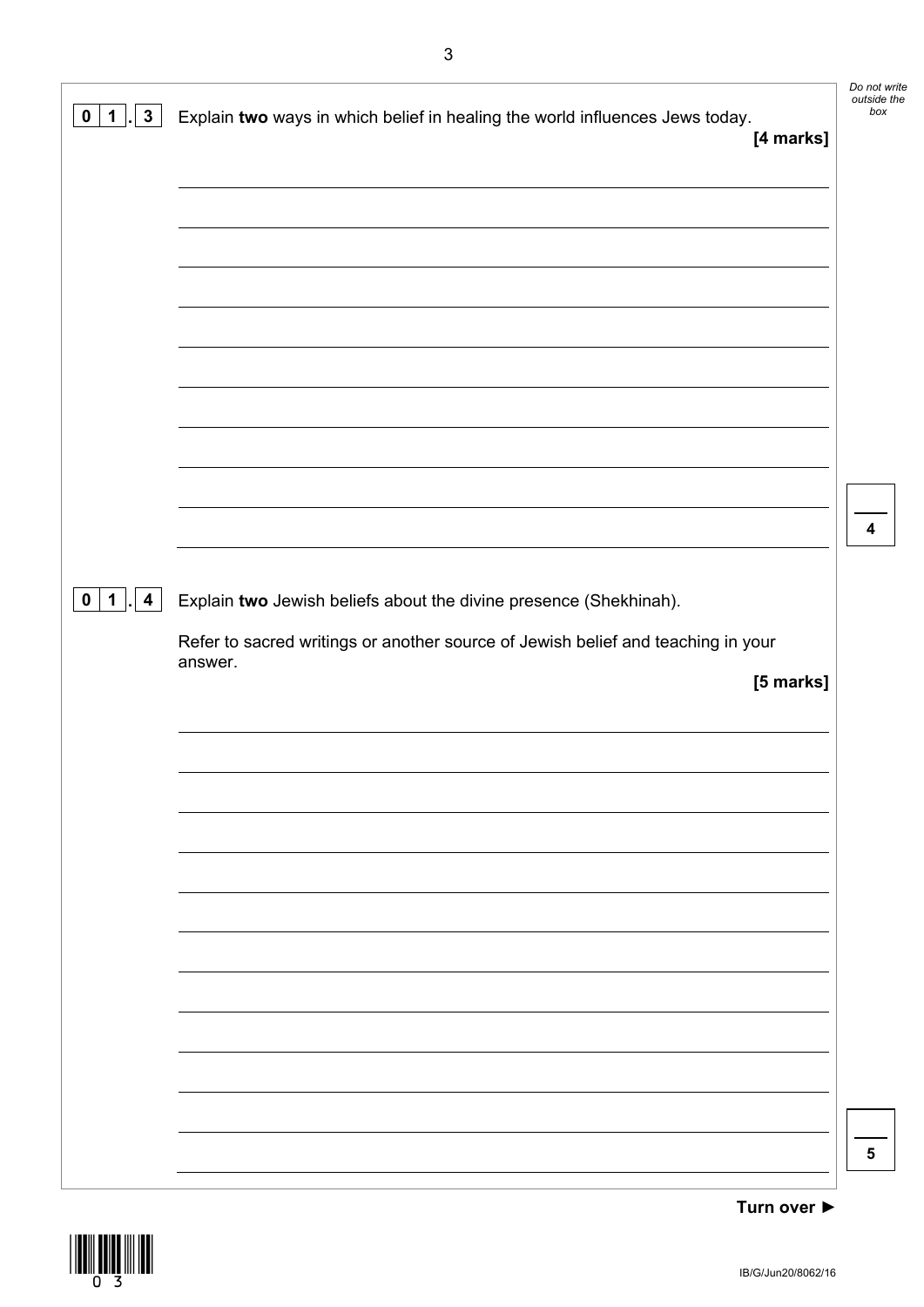

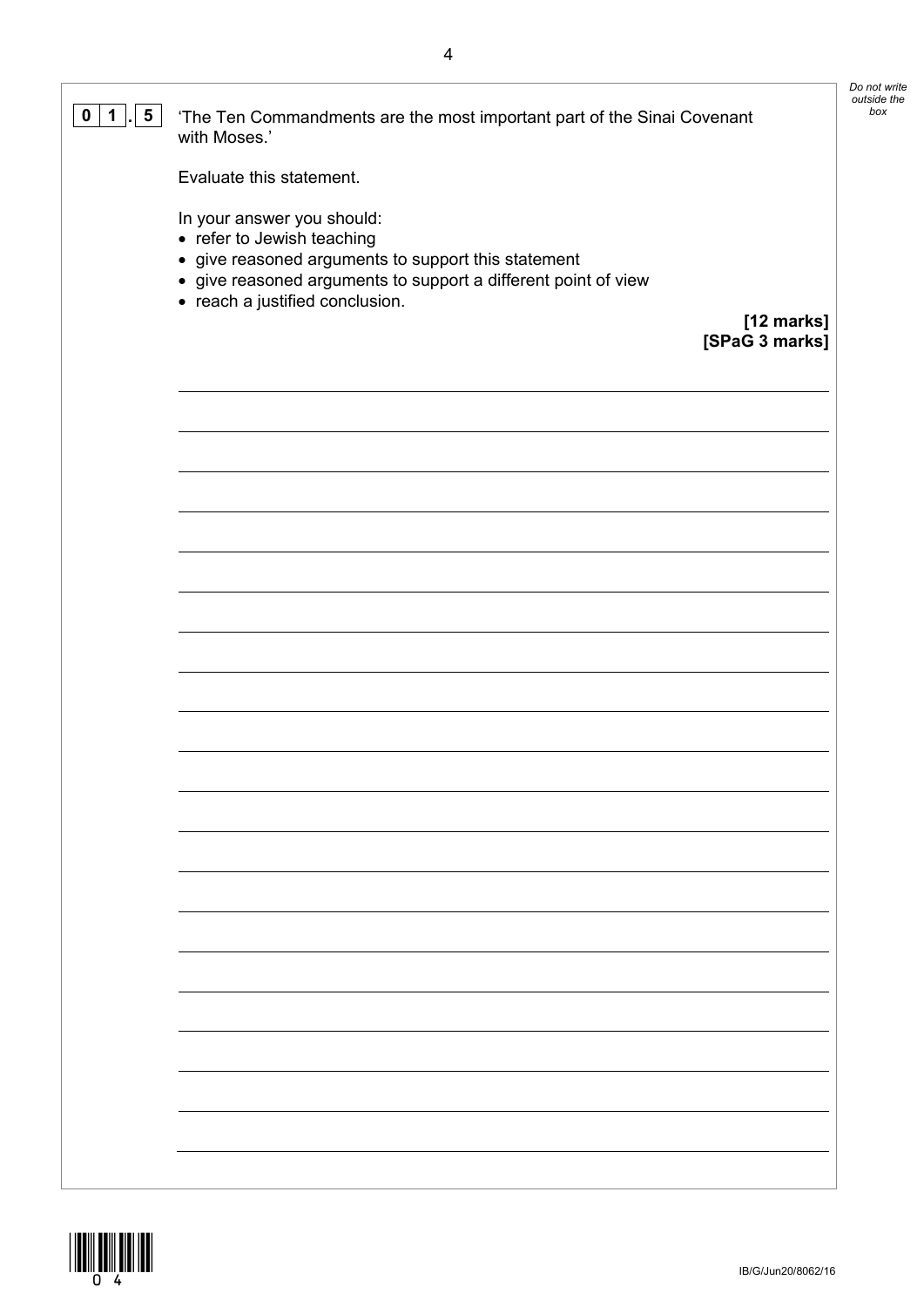

**Turn over ►**

*box*

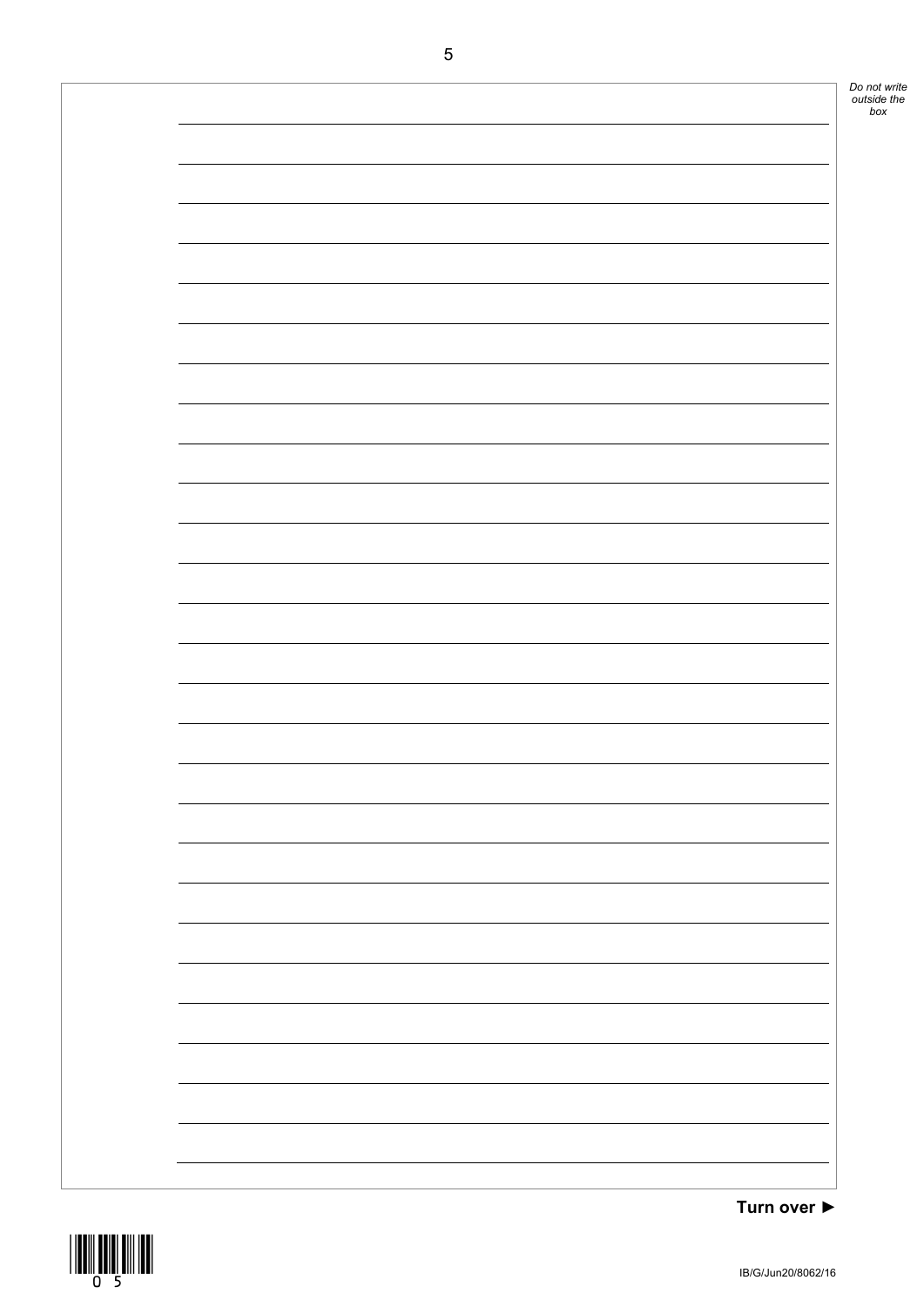| Extra space<br><u> 1980 - Johann Barn, mars an t-Amerikaansk politiker (</u> | Do not write<br>outside the<br>box |
|------------------------------------------------------------------------------|------------------------------------|
|                                                                              |                                    |
|                                                                              |                                    |
|                                                                              |                                    |
|                                                                              |                                    |
|                                                                              |                                    |
|                                                                              |                                    |
|                                                                              |                                    |
|                                                                              |                                    |
|                                                                              |                                    |
|                                                                              |                                    |
|                                                                              |                                    |
|                                                                              |                                    |
|                                                                              |                                    |
|                                                                              |                                    |
|                                                                              |                                    |
|                                                                              |                                    |
|                                                                              |                                    |
|                                                                              |                                    |
|                                                                              |                                    |
|                                                                              |                                    |
|                                                                              |                                    |
|                                                                              |                                    |
|                                                                              | 15                                 |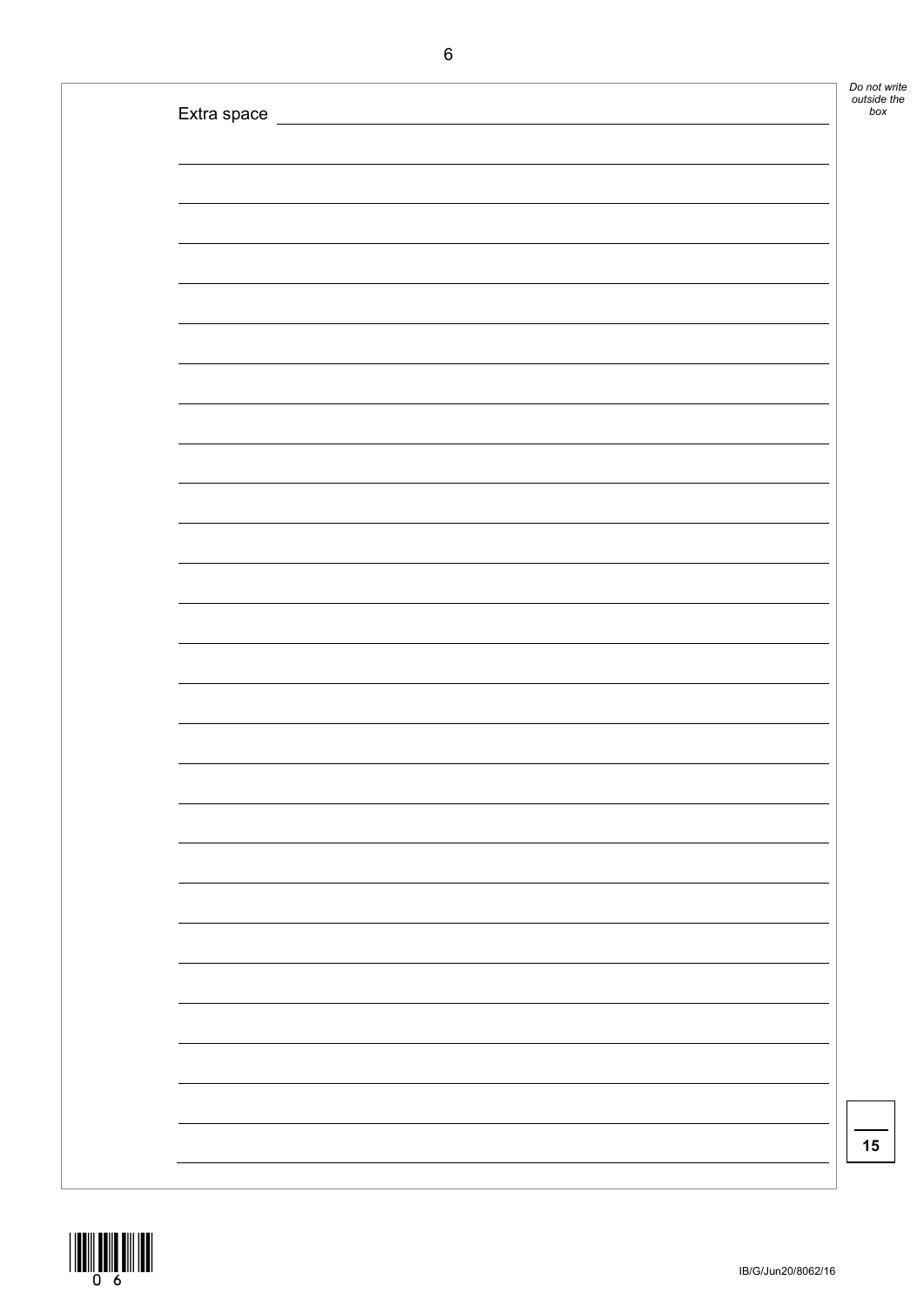| $\mathbf{2}$<br>0                     | <b>Judaism: Practices</b>                                                                                                  |                                 | Do not write<br>outside the<br>box |
|---------------------------------------|----------------------------------------------------------------------------------------------------------------------------|---------------------------------|------------------------------------|
| $\overline{2}$<br>0<br>$\mathbf 1$    | Which one of the following is the Amidah?                                                                                  |                                 |                                    |
|                                       | Put a tick $(\checkmark)$ in the box next to the correct answer.                                                           | [1 mark]                        |                                    |
|                                       | A A holy book                                                                                                              |                                 |                                    |
|                                       | <b>B</b> A prayer book                                                                                                     |                                 |                                    |
|                                       | The naming ceremony<br>C                                                                                                   |                                 |                                    |
|                                       | The standing prayer<br>D                                                                                                   |                                 | 1                                  |
| $\overline{2}$<br>$\overline{2}$<br>0 | Give the names of two Jewish Festivals.                                                                                    | [2 marks]                       |                                    |
|                                       | <u> 1989 - Johann Stoff, deutscher Stoff, der Stoff, der Stoff, der Stoff, der Stoff, der Stoff, der Stoff, der S</u><br>1 |                                 |                                    |
|                                       | <u> 1989 - Johann Barn, fransk politik (d. 1989)</u><br>$\overline{2}$                                                     |                                 | $\mathbf{2}$                       |
|                                       | Question 2 continues on the next page                                                                                      |                                 |                                    |
|                                       |                                                                                                                            | Turn over $\blacktriangleright$ |                                    |

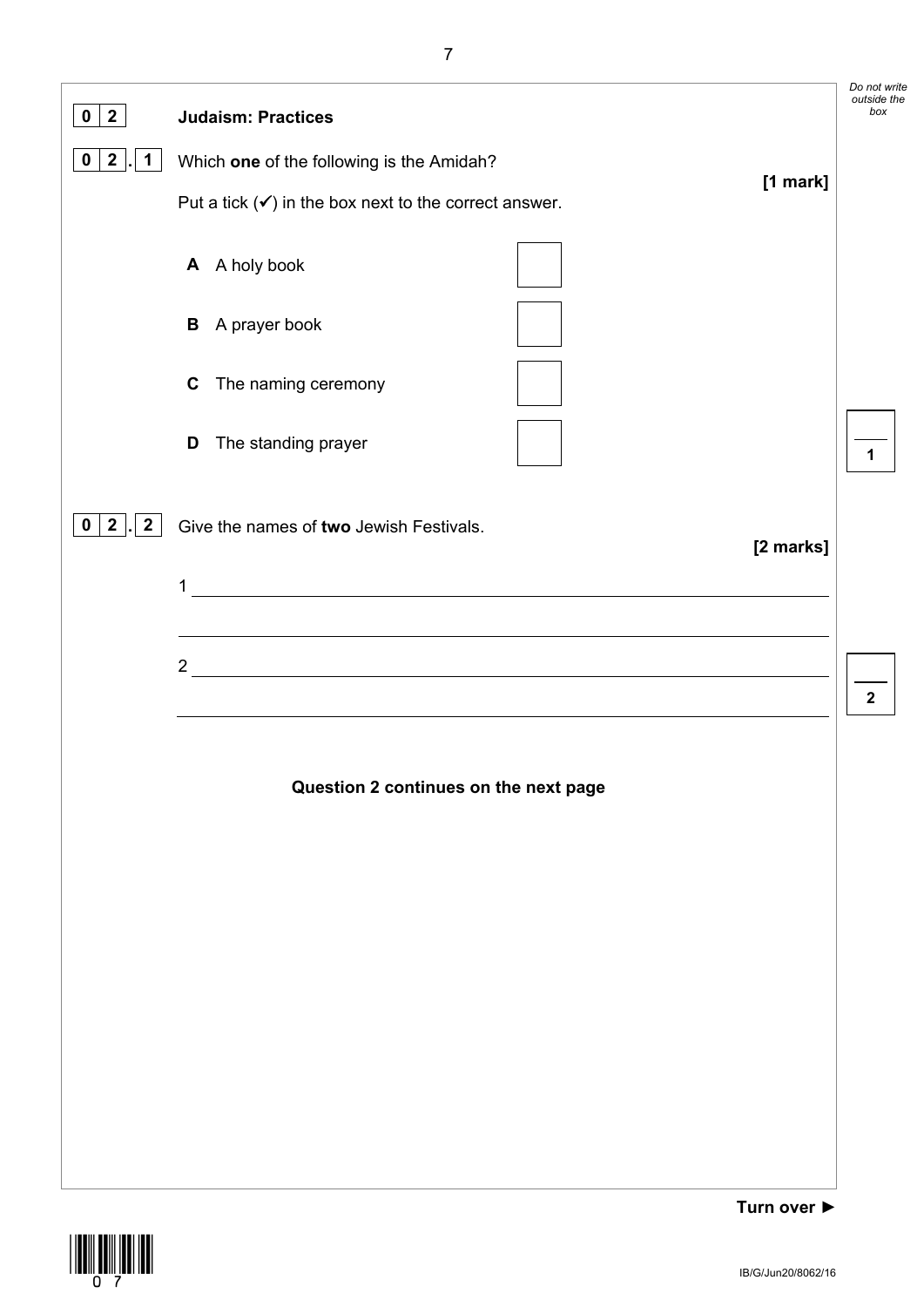| $\overline{\mathbf{2}}$<br>$\mathbf{3}$<br>0 | Explain two contrasting religious features of a synagogue.<br>[4 marks]                                                                                                  | Do not write<br>outside the<br>box |
|----------------------------------------------|--------------------------------------------------------------------------------------------------------------------------------------------------------------------------|------------------------------------|
|                                              |                                                                                                                                                                          |                                    |
|                                              |                                                                                                                                                                          |                                    |
|                                              |                                                                                                                                                                          | 4                                  |
| $0 \mid 2$<br>$\overline{\mathbf{4}}$        | Explain two ways in which the Bar Mitzvah ceremony is important for Jews.<br>Refer to sacred writings or another source of Jewish belief and teaching in your<br>answer. |                                    |
|                                              | [5 marks]                                                                                                                                                                |                                    |
|                                              |                                                                                                                                                                          |                                    |
|                                              |                                                                                                                                                                          |                                    |
|                                              |                                                                                                                                                                          | 5                                  |
|                                              |                                                                                                                                                                          |                                    |

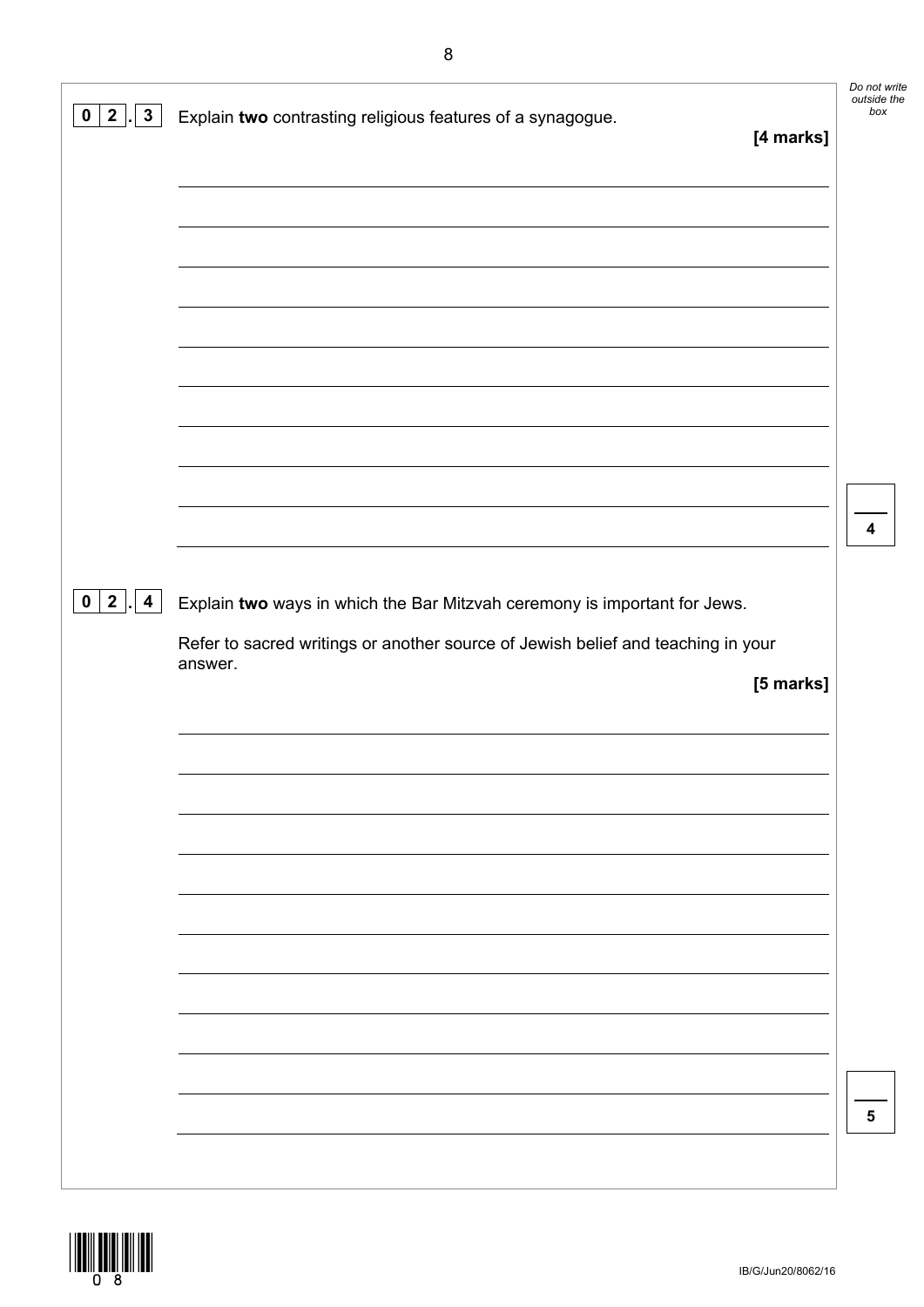|                                      |                                                                                                                                                                                                                      | Do not write       |
|--------------------------------------|----------------------------------------------------------------------------------------------------------------------------------------------------------------------------------------------------------------------|--------------------|
| 2 <br>$5\phantom{.0}$<br>$\mathbf 0$ | 'Jewish mourning rituals are needed for the living more than for the dead.'                                                                                                                                          | outside the<br>box |
|                                      | Evaluate this statement.                                                                                                                                                                                             |                    |
|                                      | In your answer you should:<br>• refer to Jewish teaching<br>• give reasoned arguments to support this statement<br>• give reasoned arguments to support a different point of view<br>• reach a justified conclusion. |                    |
|                                      | [12 marks]                                                                                                                                                                                                           |                    |
|                                      |                                                                                                                                                                                                                      |                    |
|                                      |                                                                                                                                                                                                                      |                    |
|                                      |                                                                                                                                                                                                                      |                    |
|                                      |                                                                                                                                                                                                                      |                    |
|                                      |                                                                                                                                                                                                                      |                    |
|                                      |                                                                                                                                                                                                                      |                    |
|                                      |                                                                                                                                                                                                                      |                    |
|                                      |                                                                                                                                                                                                                      |                    |
|                                      |                                                                                                                                                                                                                      |                    |
|                                      |                                                                                                                                                                                                                      |                    |
|                                      |                                                                                                                                                                                                                      |                    |
|                                      |                                                                                                                                                                                                                      |                    |
|                                      |                                                                                                                                                                                                                      |                    |
|                                      |                                                                                                                                                                                                                      |                    |
|                                      |                                                                                                                                                                                                                      |                    |
|                                      |                                                                                                                                                                                                                      |                    |
|                                      |                                                                                                                                                                                                                      |                    |
|                                      |                                                                                                                                                                                                                      |                    |
|                                      |                                                                                                                                                                                                                      |                    |
|                                      |                                                                                                                                                                                                                      |                    |
|                                      |                                                                                                                                                                                                                      |                    |
|                                      |                                                                                                                                                                                                                      |                    |
|                                      |                                                                                                                                                                                                                      |                    |

**Turn over ►**

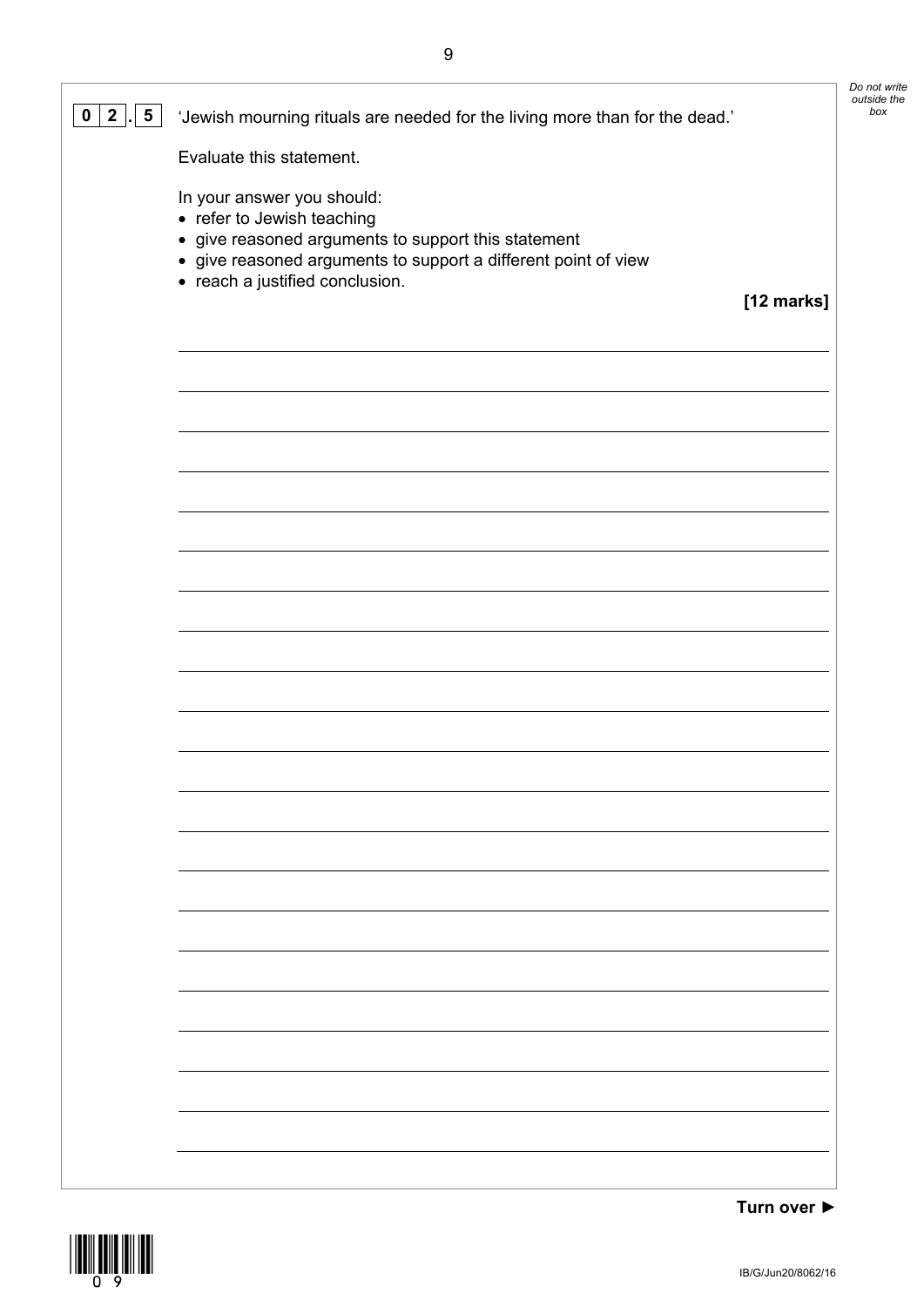



*Do not write outside the box*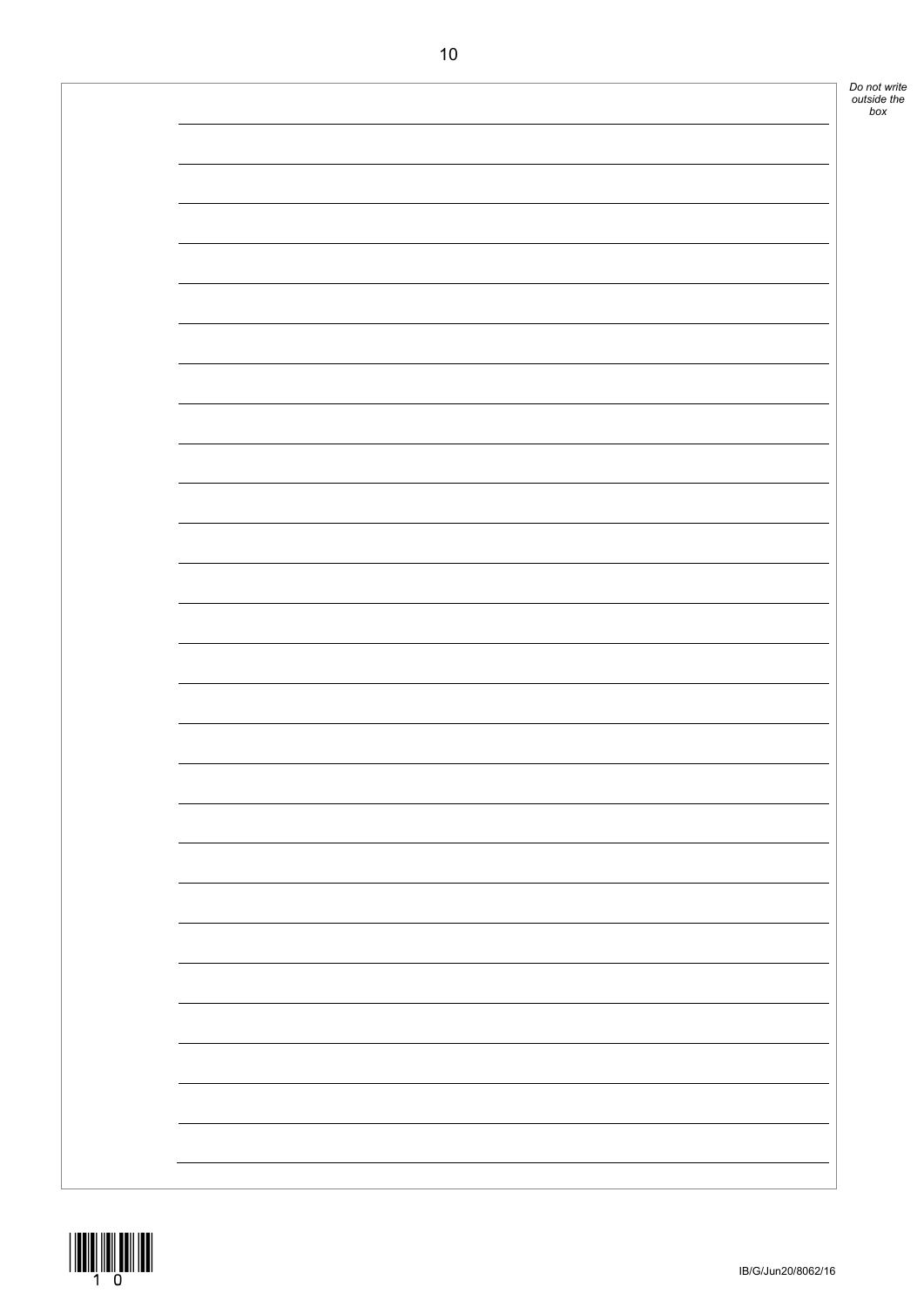

| Extra space <u>example and the set of the set of the set of the set of the set of the set of the set of the set o</u> | Do not write<br>outside the<br>box |
|-----------------------------------------------------------------------------------------------------------------------|------------------------------------|
|                                                                                                                       |                                    |
|                                                                                                                       |                                    |
|                                                                                                                       |                                    |
|                                                                                                                       |                                    |
|                                                                                                                       |                                    |
|                                                                                                                       |                                    |
|                                                                                                                       |                                    |
|                                                                                                                       |                                    |
|                                                                                                                       |                                    |
|                                                                                                                       |                                    |
|                                                                                                                       |                                    |
|                                                                                                                       |                                    |
|                                                                                                                       |                                    |
|                                                                                                                       | 12                                 |
| <b>END OF QUESTIONS</b>                                                                                               |                                    |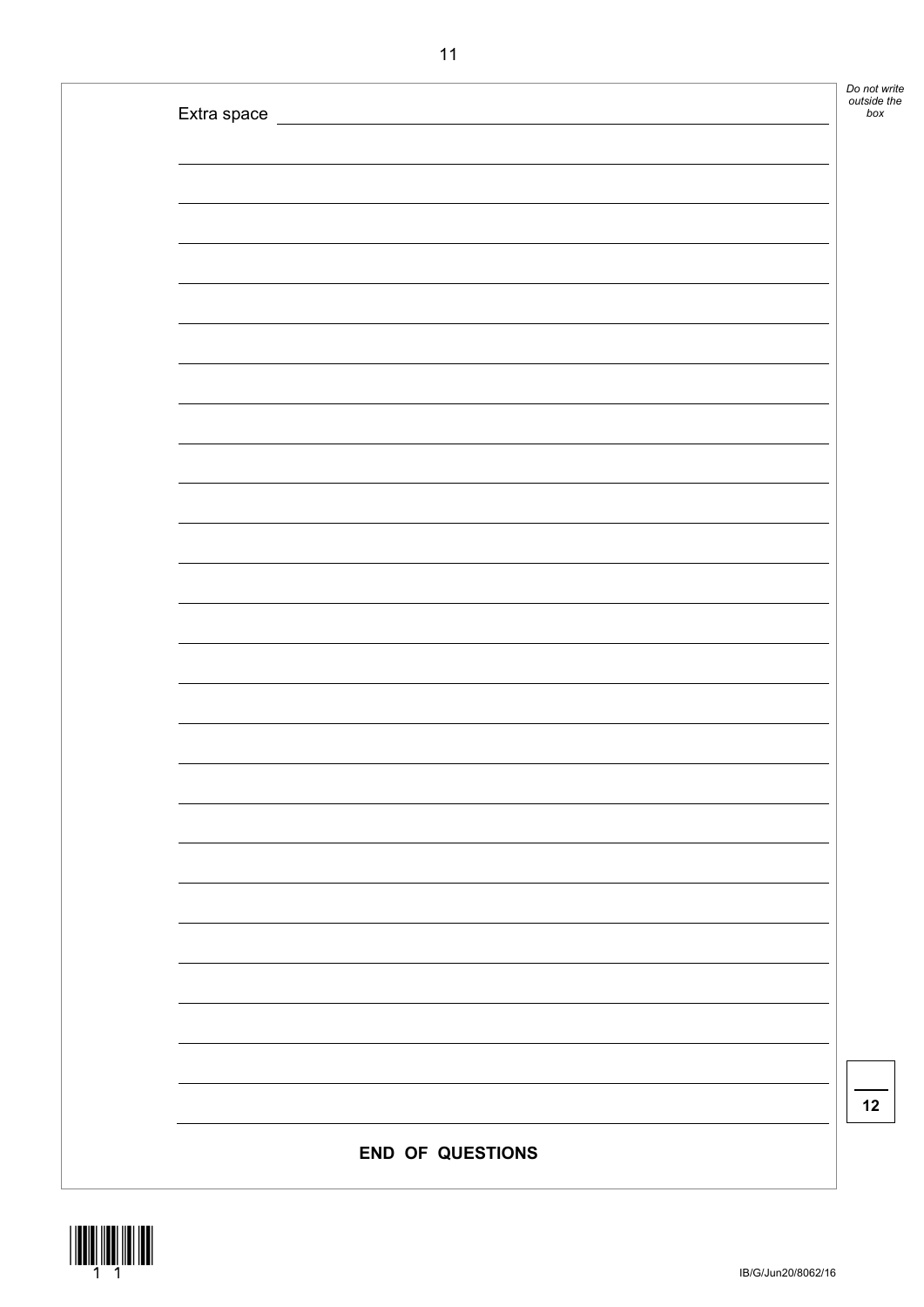

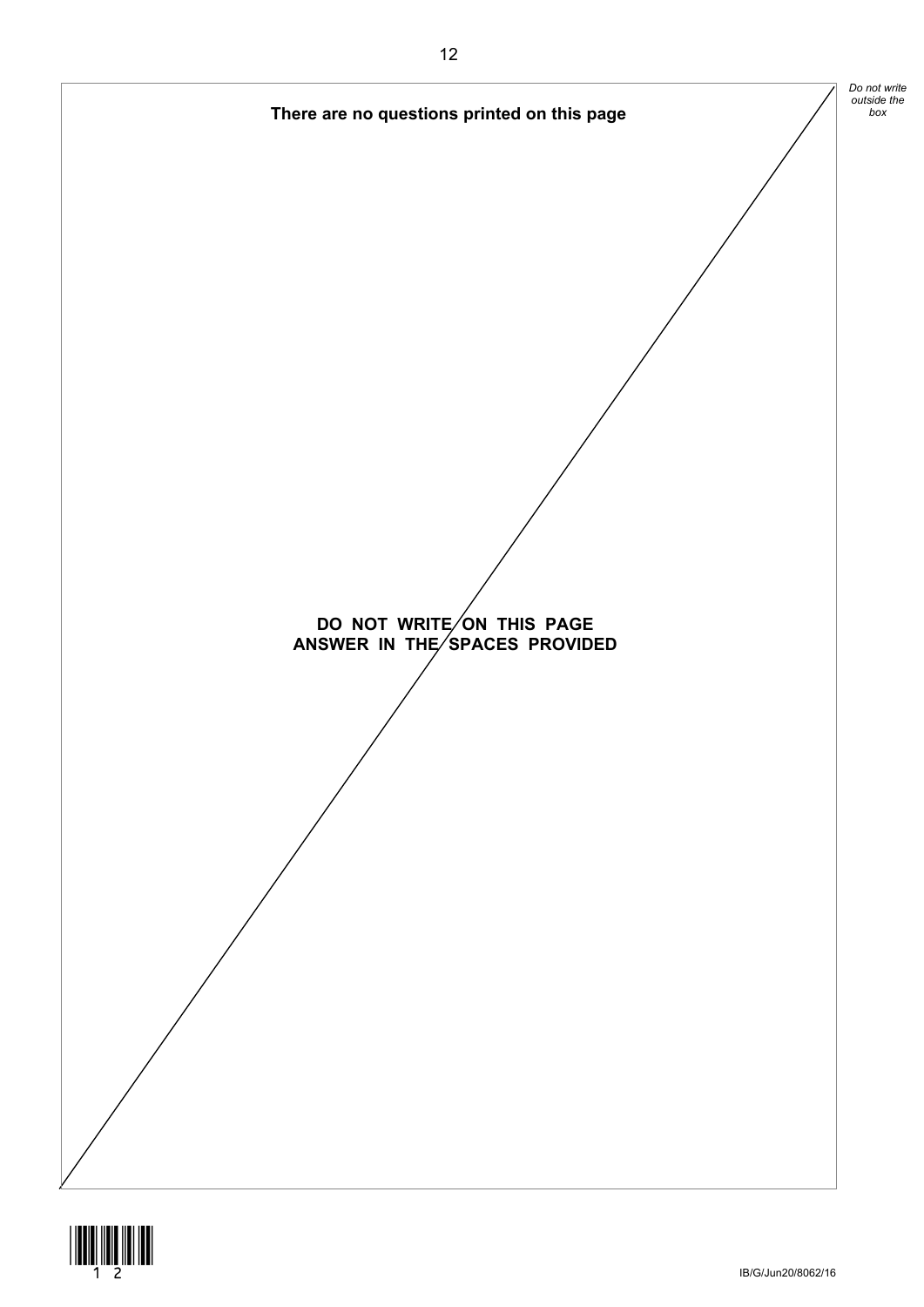| Question<br>number | Additional page, if required.<br>Write the question numbers in the left-hand margin. | bo) |
|--------------------|--------------------------------------------------------------------------------------|-----|
|                    |                                                                                      |     |
|                    |                                                                                      |     |
|                    |                                                                                      |     |
|                    |                                                                                      |     |
|                    |                                                                                      |     |
|                    |                                                                                      |     |
|                    |                                                                                      |     |
|                    |                                                                                      |     |
|                    |                                                                                      |     |
|                    |                                                                                      |     |
|                    |                                                                                      |     |
|                    |                                                                                      |     |
|                    |                                                                                      |     |
|                    |                                                                                      |     |
|                    |                                                                                      |     |
|                    |                                                                                      |     |
|                    |                                                                                      |     |
|                    |                                                                                      |     |
|                    |                                                                                      |     |
|                    |                                                                                      |     |
|                    |                                                                                      |     |
|                    |                                                                                      |     |
|                    |                                                                                      |     |
|                    |                                                                                      |     |
|                    |                                                                                      |     |
|                    |                                                                                      |     |
|                    |                                                                                      |     |
|                    |                                                                                      |     |
|                    |                                                                                      |     |
|                    |                                                                                      |     |
|                    |                                                                                      |     |
|                    |                                                                                      |     |
|                    |                                                                                      |     |
|                    |                                                                                      |     |
|                    |                                                                                      |     |
|                    |                                                                                      |     |
|                    |                                                                                      |     |
|                    |                                                                                      |     |
|                    |                                                                                      |     |

![](_page_12_Picture_1.jpeg)

*Do not write outside the*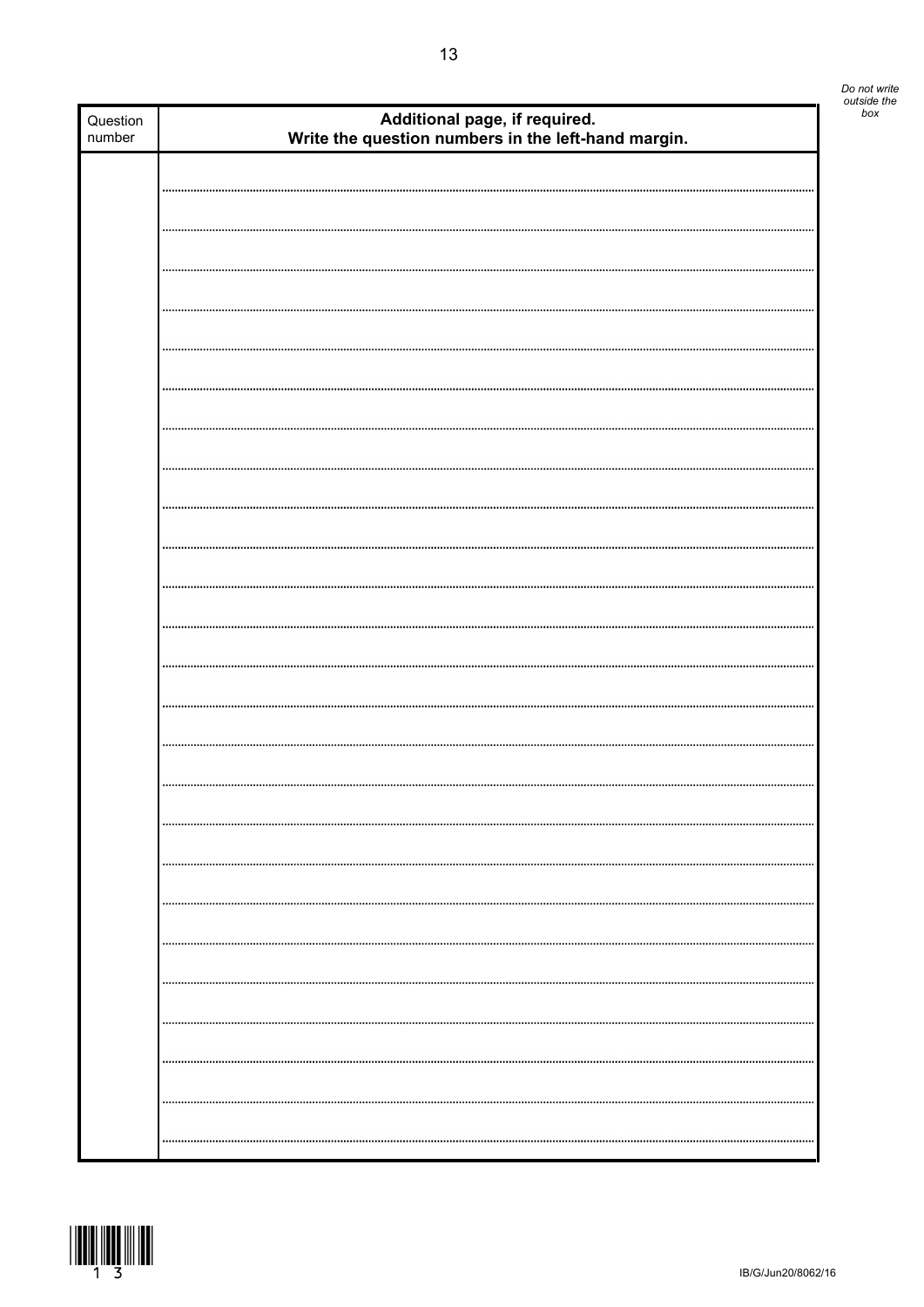![](_page_13_Picture_1.jpeg)

*Do not write outside the*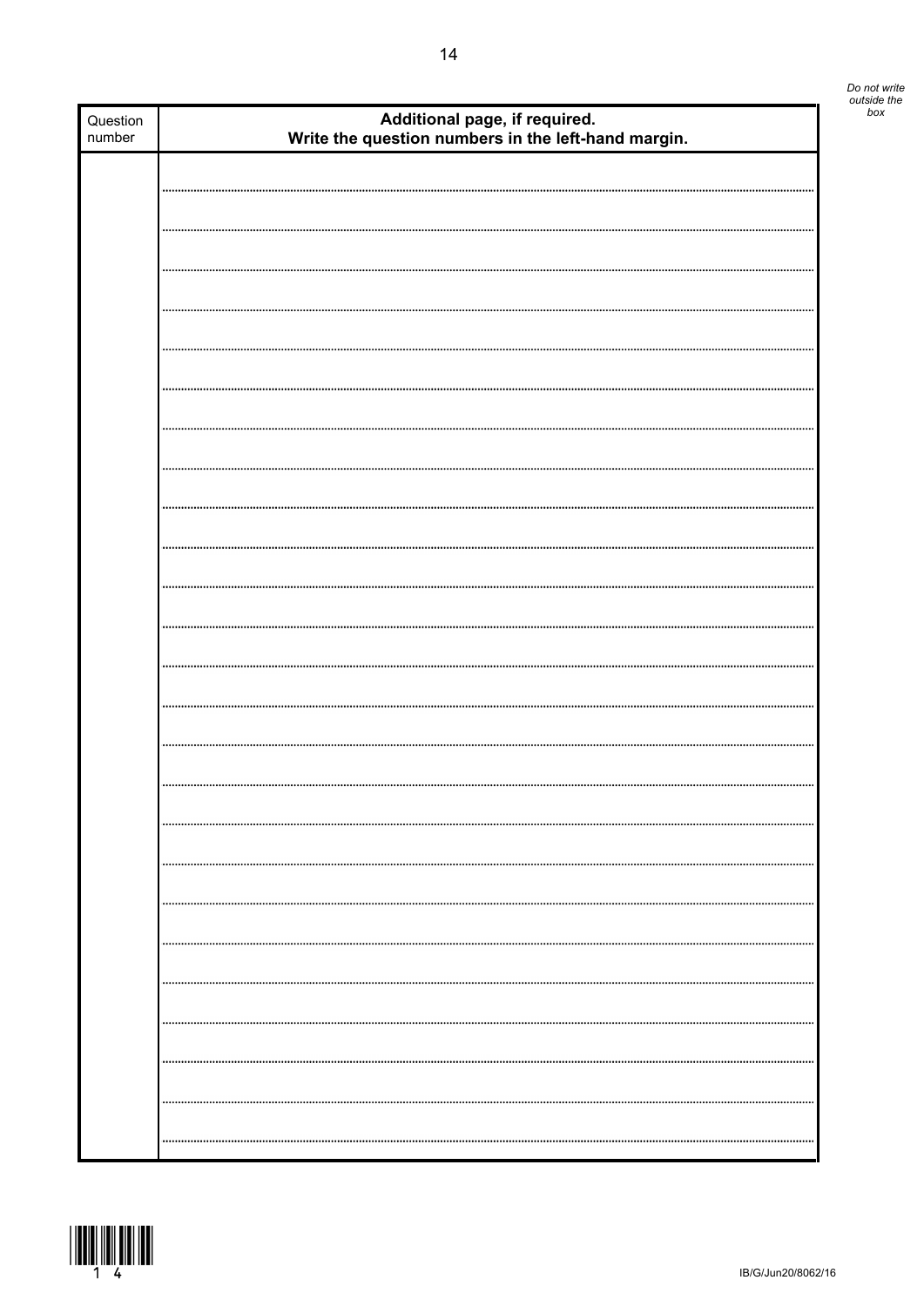| Question<br>number | Additional page, if required.<br>Write the question numbers in the left-hand margin. | bo) |
|--------------------|--------------------------------------------------------------------------------------|-----|
|                    |                                                                                      |     |
|                    |                                                                                      |     |
|                    |                                                                                      |     |
|                    |                                                                                      |     |
|                    |                                                                                      |     |
|                    |                                                                                      |     |
|                    |                                                                                      |     |
|                    |                                                                                      |     |
|                    |                                                                                      |     |
|                    |                                                                                      |     |
|                    |                                                                                      |     |
|                    |                                                                                      |     |
|                    |                                                                                      |     |
|                    |                                                                                      |     |
|                    |                                                                                      |     |
|                    |                                                                                      |     |
|                    |                                                                                      |     |
|                    |                                                                                      |     |
|                    |                                                                                      |     |
|                    |                                                                                      |     |
|                    |                                                                                      |     |
|                    |                                                                                      |     |
|                    |                                                                                      |     |
|                    |                                                                                      |     |
|                    |                                                                                      |     |
|                    |                                                                                      |     |
|                    |                                                                                      |     |
|                    |                                                                                      |     |
|                    |                                                                                      |     |
|                    |                                                                                      |     |
|                    |                                                                                      |     |
|                    |                                                                                      |     |
|                    |                                                                                      |     |
|                    |                                                                                      |     |
|                    |                                                                                      |     |
|                    |                                                                                      |     |

![](_page_14_Picture_1.jpeg)

*Do not write outside the*